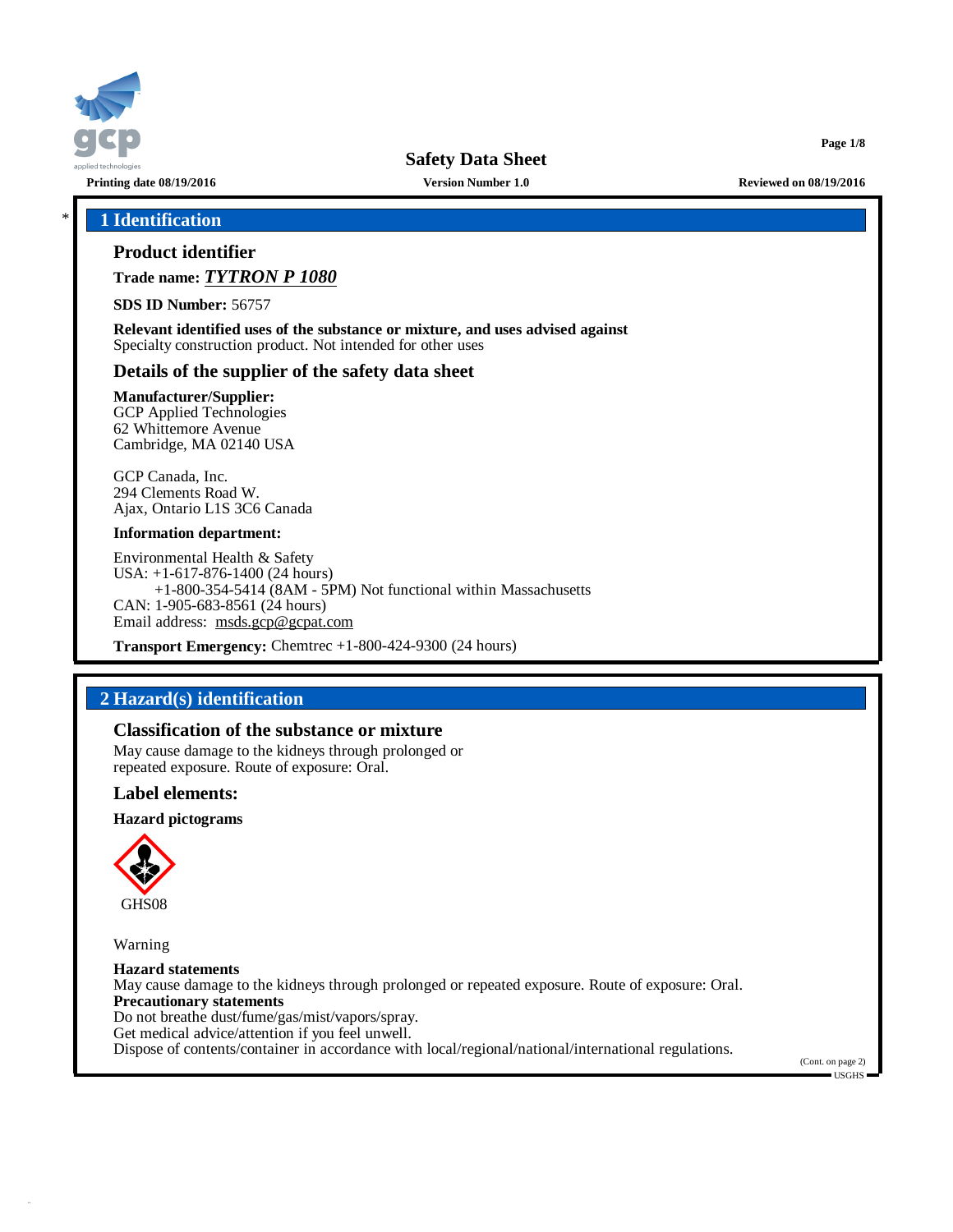**Trade name:** *TYTRON P 1080*

**NFPA ratings (scale 0 - 4)**



# **HMIS-ratings (scale 0 - 4)**

**HEALTH**  FIRE REACTIVITY  $\boxed{0}$  Reactivity = 0 \*2  $\overline{1}$ Health  $=$  \*2  $Flammability = 1$ 

# **Other hazards**

**Results of PBT and vPvB assessment**

**PBT:** Not applicable. **vPvB:** Not applicable.

# **3 Composition/information on ingredients**

# **Chemical characterization: Mixtures**

**Description:** Mixture of the substances listed below with additional nonhazardous ingredients.

**Hazardous components:**

111-46-6 Diethylene glycol 10-20%

107-21-1 Ethylene glycol 1.0-2.0%

**Additional information:** For the wording of the listed hazard phrases refer to section 16.

# **4 First-aid measures**

### **Description of first aid measures**

**General information:** Get medical advice/attention if you feel unwell.

#### **After inhalation:**

Supply fresh air. If required, provide artificial respiration. Keep patient warm. Consult doctor if symptoms persist.

### **After skin contact:**

Immediately wash contaminated skin with soap or mild detergent and water. If this chemical soaks clothing, immediately remove clothing and wash skin.

**After eye contact:** Rinse cautiously with water for several minutes.

## **After swallowing:**

Rinse mouth.

Do NOT induce vomiting.

## **Information for doctor:**

**Most important symptoms and effects, both acute and delayed** No further relevant information available.

**Indication of any immediate medical attention and special treatment needed** No further relevant information available.

> USGHS (Cont. on page 3)

**Printing date 08/19/2016 Version Number 1.0 Reviewed on 08/19/2016**

(Cont. from page 1)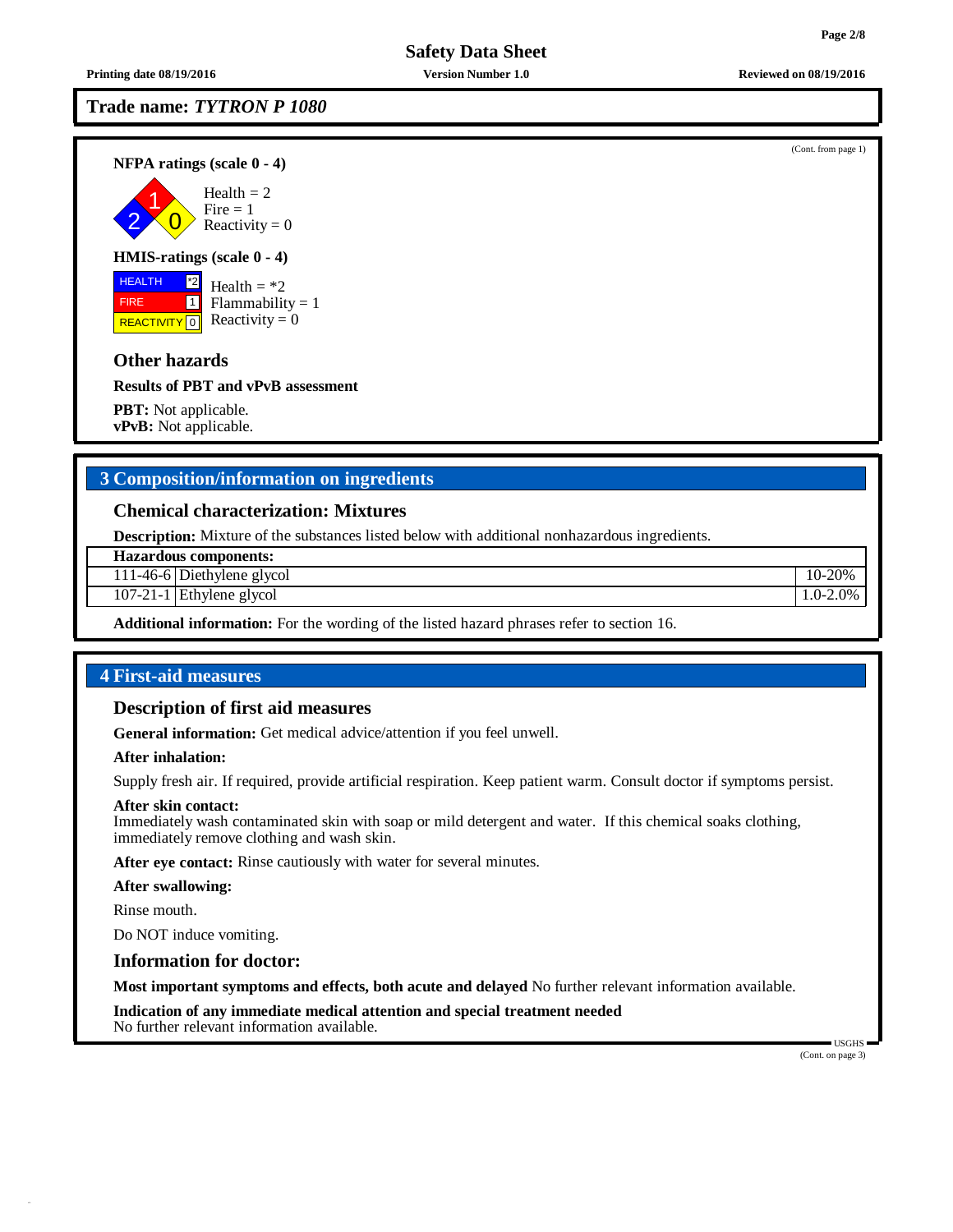**Printing date 08/19/2016 Version Number 1.0 Reviewed on 08/19/2016**

**Trade name:** *TYTRON P 1080*

(Cont. from page 2)

# **5 Fire-fighting measures**

**Special hazards arising from the substance or mixture** No further relevant information available.

**Additional information** Collect contaminated fire fighting water separately. It must not enter the sewage system.

# **6 Accidental release measures**

# **Personal precautions, protective equipment and emergency procedures**

Wear protective equipment. Keep unprotected persons away.

## **Methods and material for containment and cleaning up:**

Contain and/or absorb spill with inert material (i.e. sand, vermiculite) then place in a suitable container.

Sweep up spilled product into receptacles.

Dispose contaminated material as waste according to section 13 of the SDS.

# **Reference to other sections**

See Section 7 for information on safe handling.

See Section 8 for information on personal protection equipment.

See Section 13 for disposal information.

# **7 Handling and storage**

## **Handling:**

**Precautions for safe handling** Prevent formation of aerosols.

**Information about protection against explosions and fires:** No special measures required.

# **Conditions for safe storage, including any incompatibilities**

**Storage:**

**Information about storage in one common storage facility:** No special measures required.

**Further information about storage conditions:** Keep receptacle tightly sealed.

**Specific end use(s)** No further relevant information available.

# \* **8 Exposure controls/personal protection**

**Additional information about design of technical systems:** No further data; see item 7.

**Control parameters**

| Components with limit values that require monitoring at the workplace: |                                                                                                                                                                                                                                          |  |  |
|------------------------------------------------------------------------|------------------------------------------------------------------------------------------------------------------------------------------------------------------------------------------------------------------------------------------|--|--|
| 111-46-6 Diethylene glycol                                             |                                                                                                                                                                                                                                          |  |  |
|                                                                        | WEEL (USA) Long-term value: $10 \text{ mg/m}^3$                                                                                                                                                                                          |  |  |
| 107-21-1 Ethylene glycol                                               |                                                                                                                                                                                                                                          |  |  |
| TLV (USA)                                                              | Short-term value: NIC-127* NIC-10** $mg/m^3$ , NIC-50* ppm<br>Long-term value: NIC-63.5* $mg/m^3$ , NIC-25* ppm<br>Ceiling limit value: $(100)$ mg/m <sup>3</sup><br>$(H)$ ; *inh. fraction + vapor, $\overline{P}$ : **inh. fraction, H |  |  |
|                                                                        | (Cont. on page 4)                                                                                                                                                                                                                        |  |  |
|                                                                        | - USGHS =                                                                                                                                                                                                                                |  |  |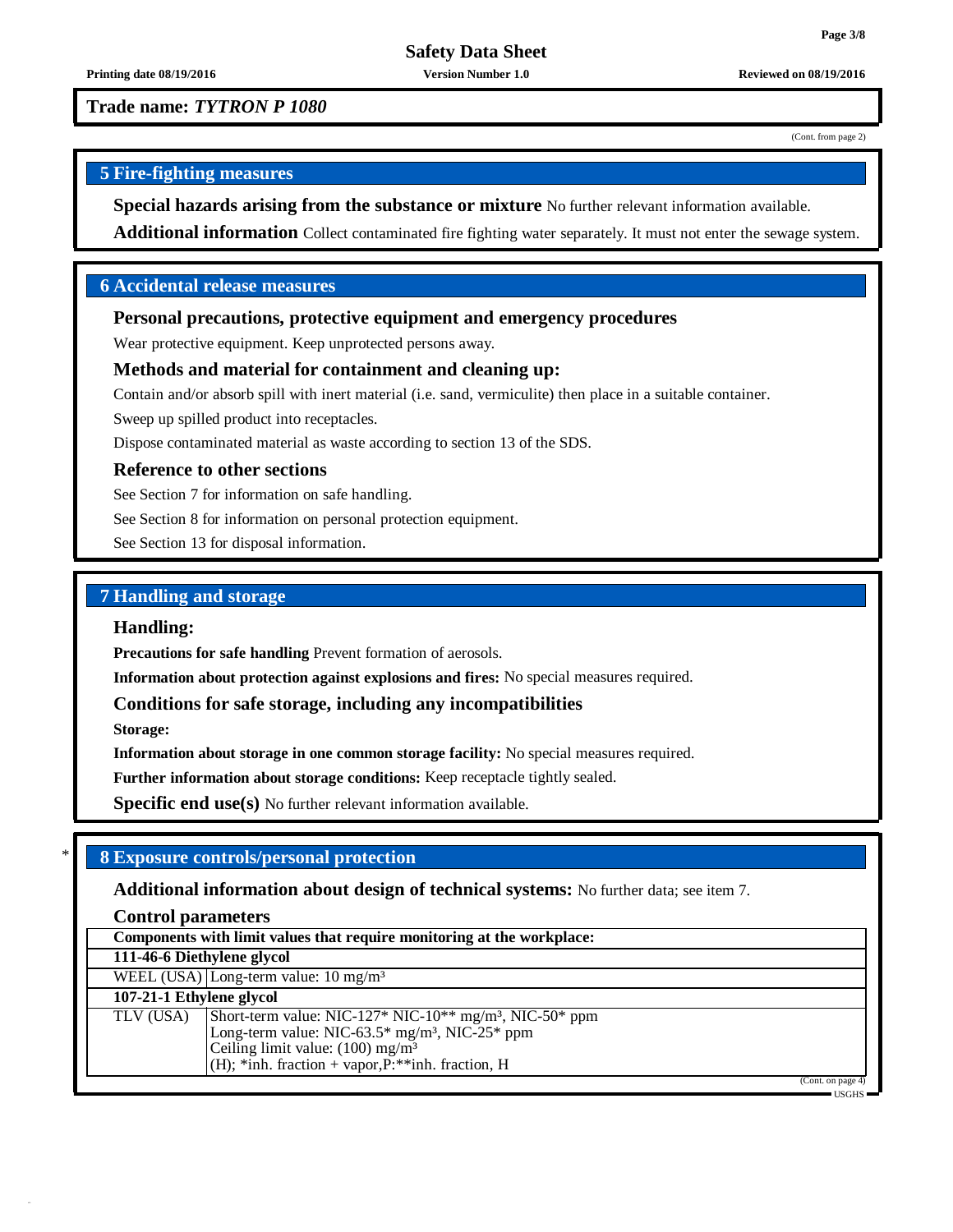### **Trade name:** *TYTRON P 1080*

(Cont. from page 3) **Additional information:** The lists that were valid during the creation were used as basis.

# **Exposure controls**

## **Personal protective equipment:**

### **General protective and hygienic measures:**

The usual precautionary measures for handling chemicals should be followed.

#### **Breathing equipment:**

In case of brief exposure or low pollution use respiratory filter device. In case of intensive or longer exposure use respiratory protective device that is independent of circulating air.

#### **Protection of hands:**

Gloves should be worn to prevent skin contact and should be impermeable and resistant to the product.

#### **Material of gloves**

Gloves should be worn to prevent skin contact and should be impermeable and resistant to the product.

## **Eye protection:**



Safety glasses with side shield protection.

Safety glasses with side shields should be worn to prevent contact due to splashing. Under high vapor mist concentrations, tightly sealed goggles should be worn.



A face shield should also be worn if there is potential exposure to splash or spray.

### **Body protection:**

Use personal protective equipment as required.

Take off contaminated clothing.

# **9 Physical and chemical properties**

| Information on basic physical and chemical properties                                                                           |                                                                                                  |                                                          |  |  |
|---------------------------------------------------------------------------------------------------------------------------------|--------------------------------------------------------------------------------------------------|----------------------------------------------------------|--|--|
| <b>General Information</b><br>Appearance:                                                                                       |                                                                                                  |                                                          |  |  |
| Form:                                                                                                                           | Liquid                                                                                           |                                                          |  |  |
| Color:                                                                                                                          | According to product specification                                                               |                                                          |  |  |
| Odor:                                                                                                                           | Characteristic                                                                                   |                                                          |  |  |
| Odor threshold:                                                                                                                 | Not determined.                                                                                  |                                                          |  |  |
| $pH-value$ (~):                                                                                                                 | Not determined.                                                                                  |                                                          |  |  |
| <b>Change in condition</b><br><b>Melting point/Melting range:</b><br><b>Boiling point/Boiling range:</b><br><b>Flash point:</b> | Undetermined.<br>245 °C (473 °F)<br>146 °C (295 °F)                                              |                                                          |  |  |
| <b>Flammability (solid, gaseous):</b>                                                                                           | Not applicable.                                                                                  |                                                          |  |  |
| <b>Decomposition temperature:</b><br>Auto igniting:<br>Danger of explosion:                                                     | Not determined.<br>Product is not selfigniting.<br>Product does not present an explosion hazard. |                                                          |  |  |
|                                                                                                                                 |                                                                                                  | (Cont. on page 5)<br>$\blacksquare$ ischs $\blacksquare$ |  |  |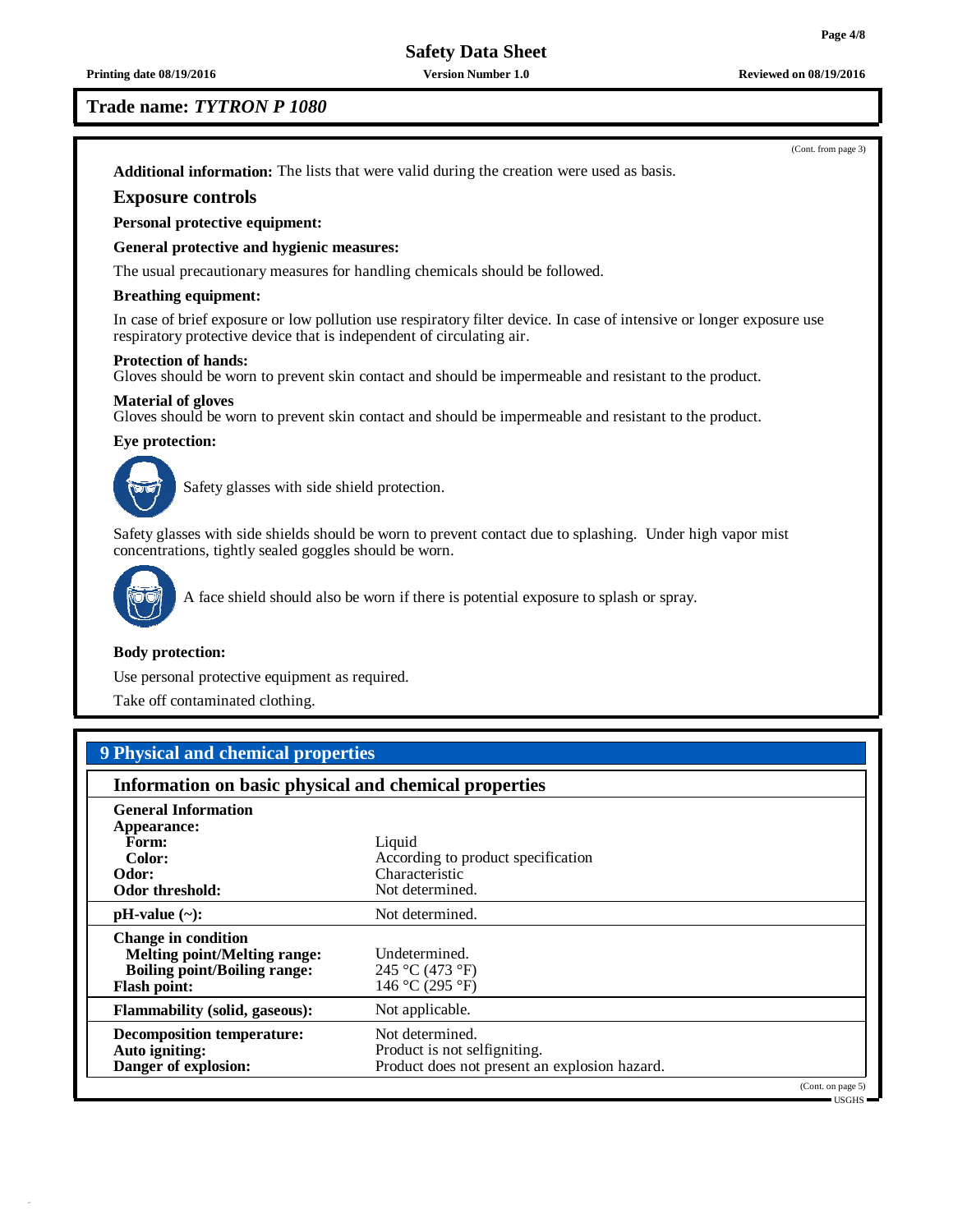**Printing date 08/19/2016 Version Number 1.0 Reviewed on 08/19/2016**

# **Trade name:** *TYTRON P 1080*

|                                  |                                                          | (Cont. from page 4) |  |  |  |
|----------------------------------|----------------------------------------------------------|---------------------|--|--|--|
| <b>Explosion limits:</b>         |                                                          |                     |  |  |  |
| Lower:                           | $1.8$ Vol %                                              |                     |  |  |  |
| Upper:                           | 12.2 Vol %                                               |                     |  |  |  |
| <b>VOC Content (max):</b>        | Not determined.                                          |                     |  |  |  |
| Vapor pressure:                  | Not determined.                                          |                     |  |  |  |
| Density: (~) at 20 °C (68 °F)    | $1.0 \text{ g/cm}^3$ (8.345 lbs/gal)                     |                     |  |  |  |
| <b>Relative density</b>          | Not determined.                                          |                     |  |  |  |
| <b>Vapor density</b>             | Not determined.                                          |                     |  |  |  |
| <b>Evaporation rate</b>          | Not determined.                                          |                     |  |  |  |
| Solubility in / Miscibility with |                                                          |                     |  |  |  |
| Water:                           | Not miscible or difficult to mix.                        |                     |  |  |  |
|                                  | Partition coefficient (n-octanol/water): Not determined. |                     |  |  |  |
| <b>Viscosity:</b>                |                                                          |                     |  |  |  |
| Dynamic:                         | Not determined.                                          |                     |  |  |  |
| Kinematic:                       | Not determined.                                          |                     |  |  |  |
| Molecular weight                 | Not applicable.                                          |                     |  |  |  |
| <b>Other information</b>         | No further relevant information available.               |                     |  |  |  |

# **10 Stability and reactivity**

**Reactivity** Stable under normal conditions.

**Chemical stability**

**Thermal decomposition:** No decomposition if used according to specifications.

**Conditions to avoid** No further relevant information available.

**Incompatible materials:** No further relevant information available.

**Hazardous decomposition products:** Carbon monoxide and carbon dioxide

**Additional information:** See section 7 for information on handling, storage and conditions to be avoided.

# \* **11 Toxicological information**

**Delayed and immediate effects and chronic effects from short or long term exposure** May cause damage to organs through prolonged or repeated exposure.

# **Information on toxicological effects**

**Acute toxicity:**

**LD/LC50 values relevant for classification:**

**61790-12-3 Tall oil fatty acids**

Dermal  $|LD50| > 2000$  mg/kg (rat)

**111-46-6 Diethylene glycol**

Oral LD50 1120 mg/kg (human)

## **Primary irritant effect:**

**on the skin:** No irritating effect expected

**on the eye:** No irritating effect expected

(Cont. on page 6) USGHS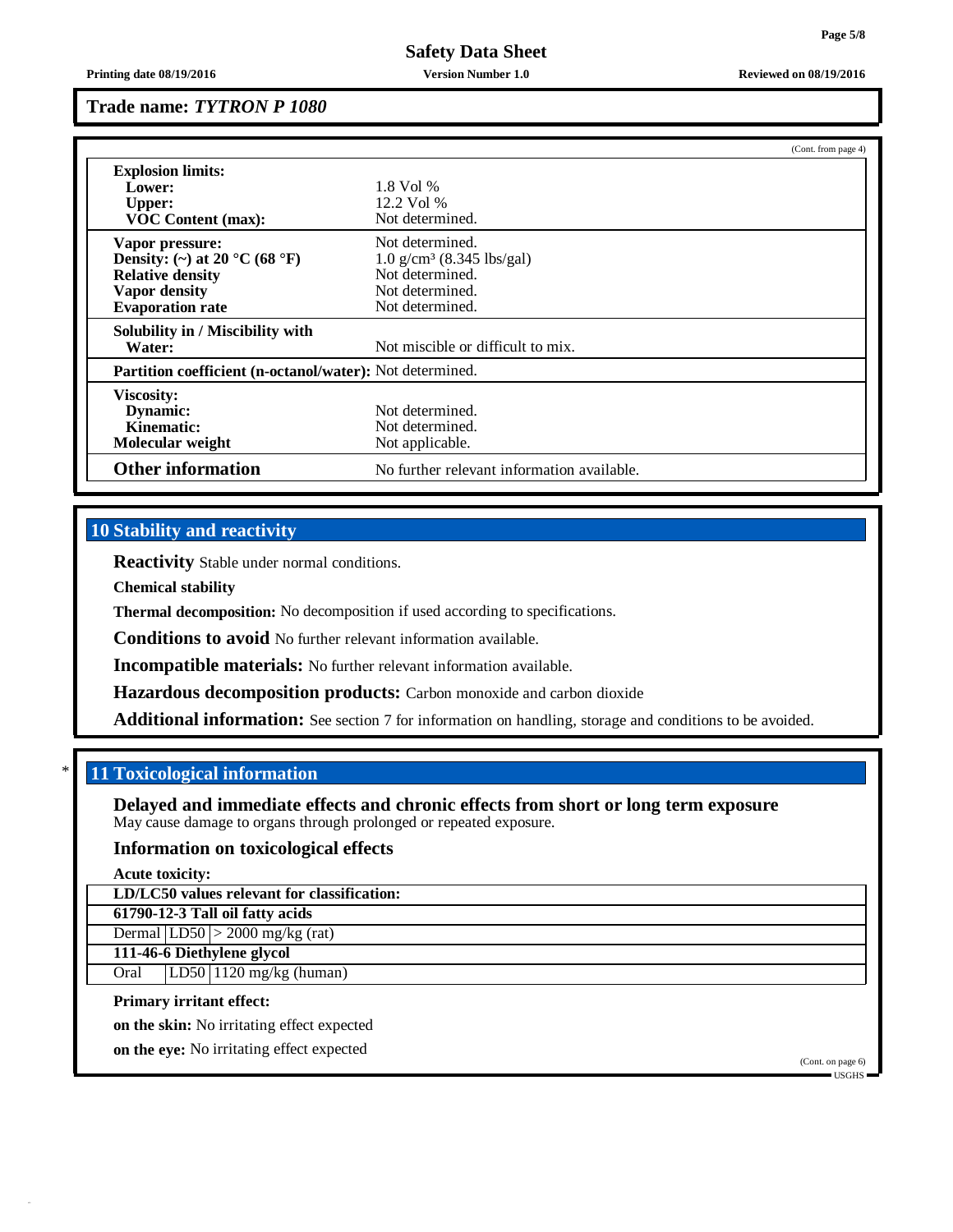**Printing date 08/19/2016 Version Number 1.0 Reviewed on 08/19/2016**

**Trade name:** *TYTRON P 1080*

**inhalation:** No irritating effect expected

**Ingestion:** May cause damage to the kidneys through prolonged or repeated exposure. Route of exposure: Oral.

**Additional toxicological information:**

**Carcinogenic categories**

**IARC (International Agency for Research on Cancer) Human Carcinogenicity: Group 1- Positive, Group 2A- Probable, Group 2B- Possible, Group 3- Not Classifiable**

None of the ingredients is listed.

**NTP (National Toxicology Program)**

**K–Known to be carcinogenic, R–May reasonably be anticipated to be carcinogenic**

None of the ingredients is listed.

**OSHA-Ca (Occupational Safety & Health Administration)**

None of the ingredients is listed.

# **12 Ecological information**

## **Toxicity**

**Aquatic toxicity:** No further relevant information available.

**Persistence and degradability** No further relevant information available.

### **Behavior in environmental systems:**

**Bioaccumulative potential** No further relevant information available.

**Mobility in soil** No further relevant information available.

# **Additional ecological information:**

**General notes:** Not known to be hazardous to water.

# **Results of PBT and vPvB assessment**

**PBT:** Not applicable. **vPvB:** Not applicable.

**Other adverse effects** No further relevant information available.

# **13 Disposal considerations**

**Waste treatment methods** Comply with Federal, State and local regulations.

**Recommendation:**



Must not be disposed of together with household garbage. Do not allow product to reach sewage system.

### **Uncleaned packagings:**

**Recommendation:** Disposal must be made according to official regulations.

(Cont. on page 7)

USGHS

(Cont. from page 5)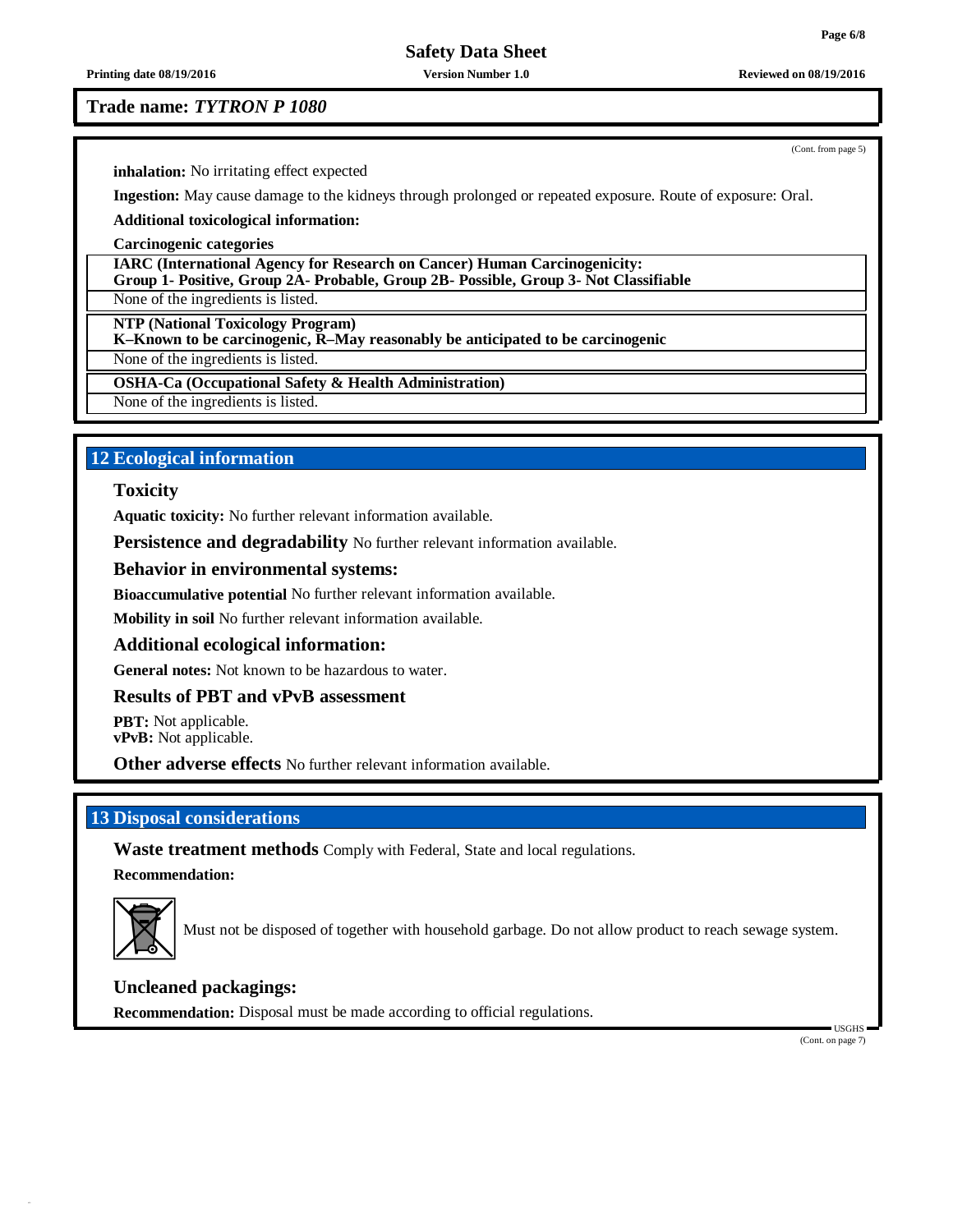(Cont. from page 6)

# **Trade name:** *TYTRON P 1080*

| <b>14 Transport information</b>                           |                 |  |
|-----------------------------------------------------------|-----------------|--|
| <b>UN-Number</b><br>DOT, IMDG, IATA                       | Not applicable. |  |
| UN proper shipping name<br>DOT, IMDG, IATĀ                | Not applicable. |  |
| <b>Transport hazard class(es)</b>                         |                 |  |
| DOT, IMDG, IATA<br><b>Class</b>                           | Not applicable. |  |
| <b>Packing group</b><br>DOT, IMDG, IATA                   | Not applicable. |  |
| <b>Environmental hazards:</b><br><b>Marine pollutant:</b> | N <sub>0</sub>  |  |
| <b>Special precautions for user Not applicable.</b>       |                 |  |
| <b>Transport/Additional information:</b>                  |                 |  |
| <b>DOT</b><br><b>Remarks:</b>                             | Not Regulated.  |  |
| <b>UN</b> "Model Regulation":                             | Not applicable. |  |

# \* **15 Regulatory information**

**SARA (Superfund Amendments and Reauthorization Act)**

**Section 302/304 (extremely hazardous substances):**

None of the ingredients is listed.

**Section 313 Reportable Ingredients (Chemicals present below reporting threshold are exempt):**

107-21-1 Ethylene glycol 1.3%

**SARA Section 312/Tier I & II Hazard Categories:**

Health Hazard - Specific target organ toxicity (single or repeated exposure)

**North America Chemical Inventory Status**

**TSCA (Toxic Substances Control Act - United States):**

All ingredients are listed or exempt from listing unless otherwise noted below.

**CEPA (Canadian DSL):**

All ingredients are listed or exempt from listing unless otherwise noted below.

**California Proposition 65**

**Chemicals known to cause cancer:**

Ethylene oxide

1,4-dioxane

propylene oxide

**Chemicals known to cause reproductive toxicity for females:**

75-21-8 Ethylene oxide

**Chemicals known to cause reproductive toxicity for males:**

75-21-8 Ethylene oxide

**Chemicals known to cause developmental toxicity:**

107-21-1 Ethylene glycol

(Cont. on page 8)